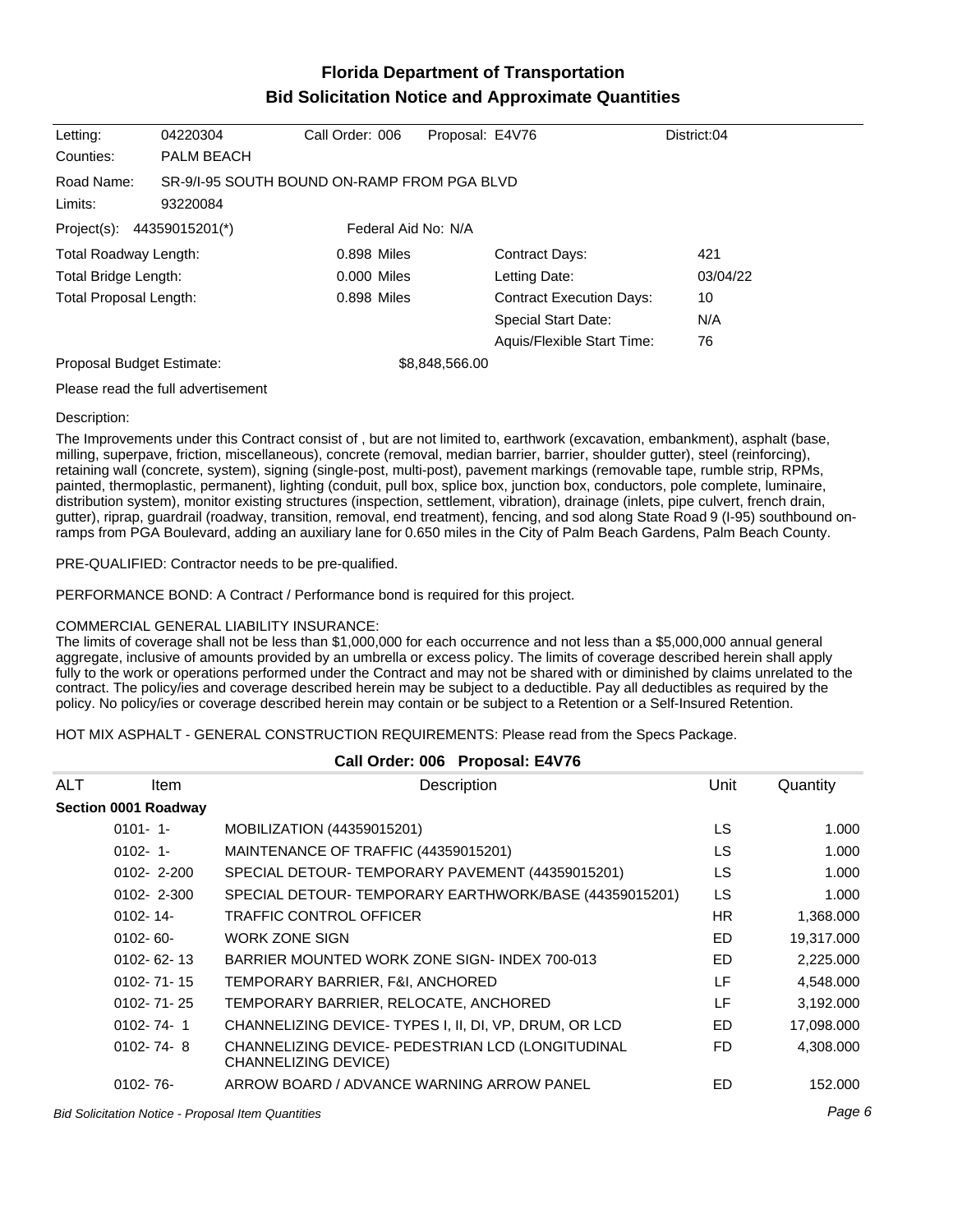**Call Order: 006 Proposal: E4V76**

| ALT | Item            | Description                                                                        | Unit      | Quantity   |
|-----|-----------------|------------------------------------------------------------------------------------|-----------|------------|
|     | 0102-89-1       | TEMPORARY CRASH CUSHION, REDIRECTIVE OPTION                                        | LO        | 6.000      |
|     | 0102-99-        | PORTABLE CHANGEABLE MESSAGE SIGN, TEMPORARY                                        | ED        | 512.000    |
|     | 0102-115-       | <b>TYPE III BARRICADE</b>                                                          | ED        | 30.000     |
|     | 0102-913-21     | REMOVABLE TAPE, WHITE, SOLID 6"                                                    | <b>GM</b> | 0.395      |
|     | 0102-913-31     | REMOVABLE TAPE, YELLOW, SOLID, 6"                                                  | <b>GM</b> | 0.066      |
|     | $0104 - 10 - 3$ | <b>SEDIMENT BARRIER</b>                                                            | LF        | 3,988.000  |
|     | $0104 - 15$ -   | SOIL TRACKING PREVENTION DEVICE                                                    | EA        | 3.000      |
|     | $0104 - 18 -$   | <b>INLET PROTECTION SYSTEM</b>                                                     | EA        | 32.000     |
|     | $0107 - 1 -$    | LITTER REMOVAL                                                                     | AC        | 63.950     |
|     | $0107 - 2$      | <b>MOWING</b>                                                                      | AC        | 63.950     |
|     | $0108 - 1$      | MONITOR EXISTING STRUCTURES- INSPECTION AND SETTLEMENT<br>MONITORING (44359015201) | <b>LS</b> | 1.000      |
|     | $0108 - 2$      | MONITOR EXISTING STRUCTURES-VIBRATION MONITORING<br>(44359015201)                  | <b>LS</b> | 1.000      |
|     | $0110 - 1 - 1$  | CLEARING & GRUBBING (44359015201)                                                  | <b>LS</b> | 1.000      |
|     | $0110 - 4 - 10$ | REMOVAL OF EXISTING CONCRETE                                                       | SY        | 4,113.000  |
|     | $0120 - 1$      | <b>REGULAR EXCAVATION</b>                                                          | <b>CY</b> | 7,295.800  |
|     | $0120 - 6 -$    | <b>EMBANKMENT</b>                                                                  | <b>CY</b> | 5,060.600  |
|     | $0160 - 4 -$    | <b>TYPE B STABILIZATION</b>                                                        | SY        | 9,348.000  |
|     | 0285-701-       | OPTIONAL BASE, BASE GROUP 01                                                       | SY        | 607.000    |
|     | 0285-707-       | OPTIONAL BASE, BASE GROUP 07                                                       | SY        | 2,713.000  |
|     | 0285-709-       | OPTIONAL BASE, BASE GROUP 09                                                       | SY        | 972.000    |
|     | 0285-711-       | OPTIONAL BASE, BASE GROUP 11                                                       | SY        | 4,748.000  |
|     | $0327 - 70 - 1$ | MILLING EXISTING ASPHALT PAVEMENT, 1" AVG DEPTH                                    | SY        | 8,186.000  |
|     | 0327-70-5       | MILLING EXISTING ASPHALT PAVEMENT, 2" AVG DEPTH                                    | SY        | 803.000    |
|     | 0327-70-11      | MILLING EXISTING ASPHALT PAVEMENT, 2 1/4" AVG DEPTH                                | SY        | 40,114.000 |
|     | 0327-70-19      | MILLING EXISTING ASPHALT PAVEMENT, 3/4" AVG DEPTH                                  | SY        | 287.000    |
|     | 0334-1-13       | SUPERPAVE ASPHALTIC CONC, TRAFFIC C                                                | TN        | 102.100    |
|     | $0334 - 1 - 15$ | SUPERPAVE ASPHALTIC CONC, TRAFFIC E                                                | <b>TN</b> | 1,784.100  |
|     | $0334 - 1 - 55$ | SUPERPAVE ASPHALTIC CONCRETE, TRAFFIC E, PG76-22                                   | <b>TN</b> | 3,825.100  |
|     | 0337- 7-25      | ASPHALT CONCRETE FRICTION COURSE, INC BIT, FC-5, PG 76-22                          | <b>TN</b> | 1,796.600  |
|     | $0337 - 7 - 83$ | ASPHALT CONCRETE FRICTION COURSE, TRAFFIC C, FC-12.5, PG 76-<br>22                 | TN        | 267.800    |
|     | $0339 - 1 -$    | MISCELLANEOUS ASPHALT PAVEMENT                                                     | TN        | 9.900      |
|     | 0400-2-11       | CONCRETE CLASS II, RETAINING WALLS                                                 | СY        | 428.800    |
|     | 0400-4-11       | CONC CLASS IV, RETAINING WALLS                                                     | CY        | 28.700     |
|     | $0415 - 1 - 3$  | REINFORCING STEEL- RETAINING WALL                                                  | LB        | 43,545.000 |
|     | 0425-1-523      | INLETS, DT BOT, TYPE C, JBOT, <10'                                                 | EA        | 1.000      |
|     | 0425-1-541      | INLETS, DT BOT, TYPE D, <10'                                                       | EA        | 3.000      |
|     | 0425-1-544      | INLETS, DITCH BOTTOM, TYPE D, J BOT, >10'                                          | EA        | 1.000      |
|     | 0425-1-701      | INLETS, GUTTER, TYPE S, <10'                                                       | EA        | 1.000      |
|     | 0425-1-921      | INLETS, ADJACENT BARRIER, <= 10'                                                   | EA        | 8.000      |
|     | 0425-1-922      | INLETS, ADJACENT BARRIER, >10'                                                     | EA        | 2.000      |
|     | 0425-1-923      | INLETS, ADJACENT BARRIER, J BOTTOM, < 10'                                          | EA        | 1.000      |
|     | 0425-1-924      | INLETS, ADJACENT BARRIER, J BOTTOM, >10'                                           | EA        | 1.000      |
|     | 0425-3-41       | JUNCTION BOX, DRAINAGE, P-7, <10'                                                  | EA        | 1.000      |

Bid Solicitation Notice - Proposal Item Quantities **Page 7** and the set of the set of the set of the set of the set of the set of the set of the set of the set of the set of the set of the set of the set of the set of the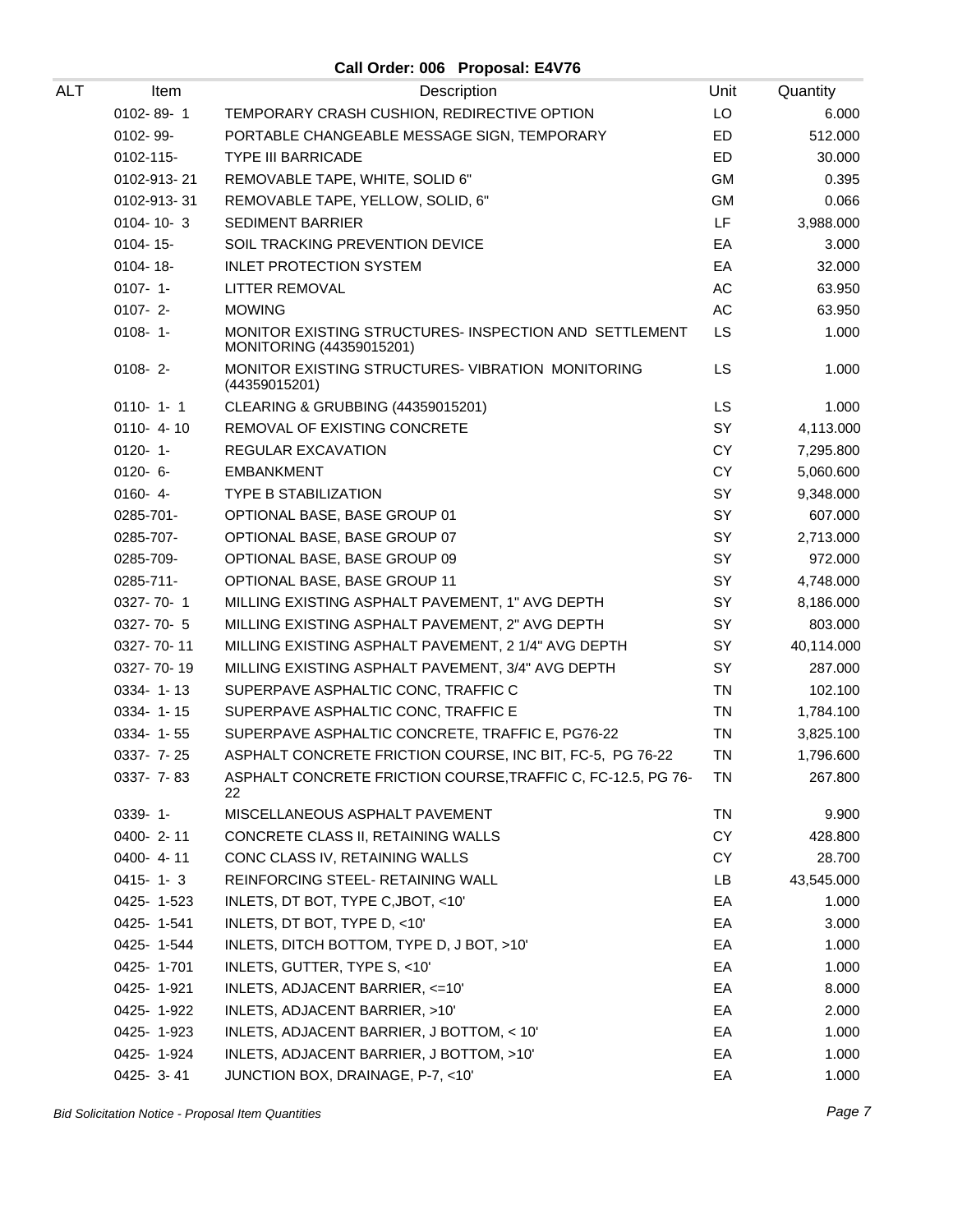# **Call Order: 006 Proposal: E4V76**

| ALT | Item                        | Description                                                                                       | Unit      | Quantity   |
|-----|-----------------------------|---------------------------------------------------------------------------------------------------|-----------|------------|
|     | 0425-3-43                   | JUNCTION BOX, DRAINAGE, P-7, PARTIAL                                                              | EA        | 1.000      |
|     | 0430-174-118                | PIPE CULVERT, OPTIONAL MATERIAL, ROUND, 18"SD                                                     | LF        | 257.000    |
|     | 0430-174-124                | PIPE CULVERT, OPTIONAL MATERIAL, ROUND, 24"SD                                                     | LF.       | 29.000     |
|     | 0430-174-130                | PIPE CULVERT, OPTIONAL MATERIAL, ROUND, 30"SD                                                     | LF.       | 38.000     |
|     | 0430-174-136                | PIPE CULVERT, OPTIONAL MATERIAL, ROUND, 36"SD                                                     | LF.       | 2.000      |
|     | 0430-174-218                | PIPE CULVERT, OPTIONAL MATERIAL, OTHER SHAPE - ELLIP/ARCH,<br>18"SD                               | LF        | 4.000      |
|     | 0430-174-230                | PIPE CULVERT, OPTIONAL MATERIAL, OTHER SHAPE - ELLIP/ARCH,<br>30"SD                               | LF.       | 2.000      |
|     | 0430-174-236                | PIPE CULVERT, OPTIONAL MATERIAL, OTHER SHAPE - ELLIP/ARCH,<br>36"SD                               | LF.       | 2.000      |
|     | 0430-174-248                | PIPE CULVERT, OPTIONAL MATERIAL, OTHER-ELIP/ARCH, 48"SD                                           | LF.       | 8.000      |
|     | 0430-830-                   | PIPE FILLING AND PLUGGING- PLACE OUT OF SERVICE                                                   | <b>CY</b> | 63.500     |
|     | 0430-984-125                | MITERED END SECTION, OPTIONAL ROUND, 18" SD                                                       | EA        | 1.000      |
|     | 0443-70-3                   | FRENCH DRAIN, 18"                                                                                 | LF.       | 820.000    |
|     | $0520 - 6 -$                | SHOULDER GUTTER- CONCRETE                                                                         | LF.       | 94.000     |
|     | $0521 - 1 - 12$             | MEDIAN CONCRETE BARRIER, SHORT GRADE-SEPARATED                                                    | LF.       | 95.000     |
|     | $0521 - 1 - 13$             | MEDIAN CONCRETE BARRIER, TALL GRADE-SEPARATED                                                     | LF.       | 75.000     |
|     | $0521 - 8 - 7$              | CONCRETE BARRIER, WITH JUNCTION SLAB, 36" SINGLE SLOPE                                            | LF.       | 2,354.000  |
|     | $0521 - 8 - 25$             | CONCRETE BARRIER, WITH SPECIAL JUNCTION SLAB, 36" SINGLE<br>SLOPE, PROJECT 443590-1-52-01         | LF        | 423.000    |
|     | 0530-1-100                  | RIPRAP, SAND-CEMENT BAGS                                                                          | <b>CY</b> | 13.200     |
|     | 0530-74-                    | <b>BEDDING STONE</b>                                                                              | <b>TN</b> | 5.300      |
|     | $0536 - 1 - 1$              | GUARDRAIL - ROADWAY, GENERAL TL-3                                                                 | LF.       | 87.000     |
|     | 0536-8-112                  | <b>GUARDRAIL TRANSITION CONNECTION TO RIGID BARRIER, F&amp;I-</b><br>INDEX 536-001, APPROACH TL-3 | EA        | 1.000      |
|     | 0536-73-                    | <b>GUARDRAIL REMOVAL</b>                                                                          | LF        | 82.000     |
|     | 0536-85-24                  | GUARDRAIL END TREATMENT- PARALLEL APPROACH TERMINAL                                               | EA        | 1.000      |
|     | 0546-72-1                   | <b>GROUND-IN RUMBLE STRIPS, 16"</b>                                                               | GM        | 1.231      |
|     | 0548-12-                    | RETAINING WALL SYSTEM, PERMANENT, EXCLUDING BARRIER                                               | <b>SF</b> | 9,713.000  |
|     | 0548-13-                    | RETAINING WALL SYSTEM, TEMPORARY, EXCLUDING BARRIER                                               | <b>SF</b> | 2,670.000  |
|     | 0548-14-                    | RETAINING WALL SYSTEM, PERMANENT-WIDENING, ATTACHED TO<br><b>EXISTING WALL</b>                    | SF        | 24,069.000 |
|     | 0550-10-210                 | FENCING, TYPE B, 0.0-5.0', STANDARD FEATURES                                                      | LF        | 361.000    |
|     | 0570-1-1                    | PERFORMANCE TURF                                                                                  | SY        | 14,126.000 |
|     | $0570 - 1 - 2$              | PERFORMANCE TURF, SOD                                                                             | SY        | 472.000    |
|     | $0706 - 1 - 3$              | RAISED PAVEMENT MARKER, TYPE B                                                                    | EA        | 7,296.000  |
|     | 0710-11-101                 | PAINTED PAVEMENT MARKINGS, STANDARD, WHITE, SOLID, 6"                                             | GM        | 6.209      |
|     | 0710-11-102                 | PAINTED PAVEMENT MARKINGS, STANDARD, WHITE, SOLID FOR<br>INTERCHANGE AND URBAN ISLAND, 8"         | GM        | 0.900      |
|     | 0710-11-131                 | PAINTED PAVEMENT MARKINGS, STANDARD, WHITE, SKIP, 10-30<br>OR 3-9 SKIP, 6" WIDE                   | GM        | 0.634      |
|     | 0710-11-201                 | PAINTED PAVEMENT MARKINGS, STANDARD, YELLOW, SOLID, 6"                                            | GM        | 1.928      |
|     | 0999-16-                    | PARTNERING, DO NOT BID (44359015201)                                                              | LS.       | 1.000      |
|     | 0999-25-                    | INITIAL CONTINGENCY AMOUNT, DO NOT BID (44359015201)                                              | LS.       | 1.000      |
|     | <b>Section 0002 Signing</b> |                                                                                                   |           |            |
|     | 0700-1-11                   | SINGLE POST SIGN, F&I GROUND MOUNT, UP TO 12 SF                                                   | AS        | 1.000      |